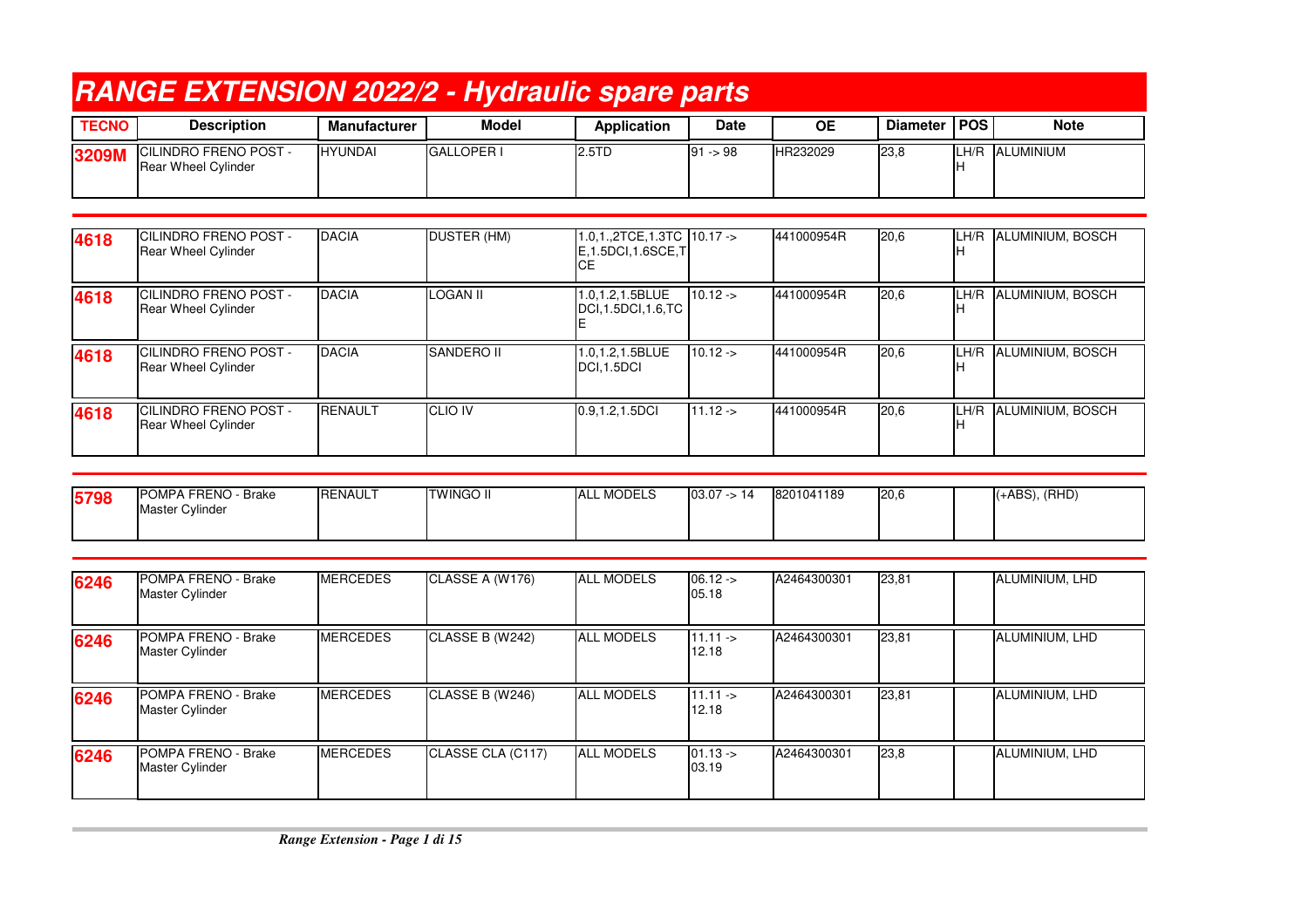| <b>TECNO</b> | <b>Description</b>                     | Manufacturer    | Model             | Application       | <b>Date</b>        | <b>OE</b>   | Diameter   POS | <b>Note</b>    |
|--------------|----------------------------------------|-----------------|-------------------|-------------------|--------------------|-------------|----------------|----------------|
| 6246         | POMPA FRENO - Brake<br>Master Cylinder | <b>MERCEDES</b> | CLASSE CLA (X117) | <b>ALL MODELS</b> | $01.15 -$<br>03.19 | A2464300301 | 23,81          | ALUMINIUM, LHD |
| 6246         | POMPA FRENO - Brake<br>Master Cylinder | <b>MERCEDES</b> | CLASSE GLA (X156) | <b>ALL MODELS</b> | $12.13 - 5$        | A2464300301 | 23,81          | ALUMINIUM, LHD |

| 6247 | <b>POMPA FRENO</b><br>- Brake<br>Master<br>Cylinder | <b>NISSAN</b> | X-TRAIL | (2.0.2.5)<br>T30 | $07.01 -$<br>01.13 | 46010-8H900 | 125. |  | ALUMINIUM, LHD |
|------|-----------------------------------------------------|---------------|---------|------------------|--------------------|-------------|------|--|----------------|
|------|-----------------------------------------------------|---------------|---------|------------------|--------------------|-------------|------|--|----------------|

| 7291 | POMPA FRIZIONE - Clutch<br>Master Cylinder | <b>RENAULT</b> | <b>TWINGO III</b> | 0.9, 1.0 | $09.14 -$ | 306106274R  | 15,87 | <b>PLASTIC</b> |
|------|--------------------------------------------|----------------|-------------------|----------|-----------|-------------|-------|----------------|
| 7291 | POMPA FRIZIONE - Clutch<br>Master Cylinder | <b>SMART</b>   | <b>FORFOUR</b>    | 0.9, 1.0 | $07.14 -$ | A4532900700 | 15,87 | <b>PLASTIC</b> |
| 7291 | POMPA FRIZIONE - Clutch<br>Master Cylinder | <b>SMART</b>   | <b>FORTWO</b>     | 0.9, 1.0 | $07.14 -$ | A4532900700 | 15,87 | <b>PLASTIC</b> |

| 7292 | POMPA FRIZIONE -<br>Clutch | <b>OPEL</b> | <b>MERIVA II</b> | $'$ .3CDTI.1.4. | $1.6CD$ 06.10 -> | 679058 | 15,87 | ALUMINIUM, RHD |
|------|----------------------------|-------------|------------------|-----------------|------------------|--------|-------|----------------|
|      | <b>Master Cylinder</b>     | VAUXHALL    |                  | [I.1.7CDTI      | 03.17            |        |       |                |
|      |                            |             |                  |                 |                  |        |       |                |

| 7293 | <b>POMPA FRIZIONE - Clutch</b><br>Master Cylinder | OPEL/<br>VAUXHALL | <b>COMBO</b>                            | 1.3CDTI,1.4       | $08.05 -$<br>12.12 | 5679353 | 15,87 | RHD, ALUMINIUM        |
|------|---------------------------------------------------|-------------------|-----------------------------------------|-------------------|--------------------|---------|-------|-----------------------|
| 7293 | POMPA FRIZIONE - Clutch<br>Master Cylinder        | OPEL/<br>VAUXHALL | CORSA C / CORSA MKII 1.0,1.3CDTI,1.4,1. | <b>7CDTI</b>      | $06.03 -$<br>12.09 | 5679353 | 15,87 | RHD, ALUMINIUM        |
| 7293 | POMPA FRIZIONE - Clutch<br><b>Master Cylinder</b> | OPEL,<br>VAUXHALL | <b>TIGRA</b>                            | 1.3CDTI, 1.4, 1.8 | $06.04 -$<br>12.10 | 5679353 | 15,87 | <b>RHD. ALUMINIUM</b> |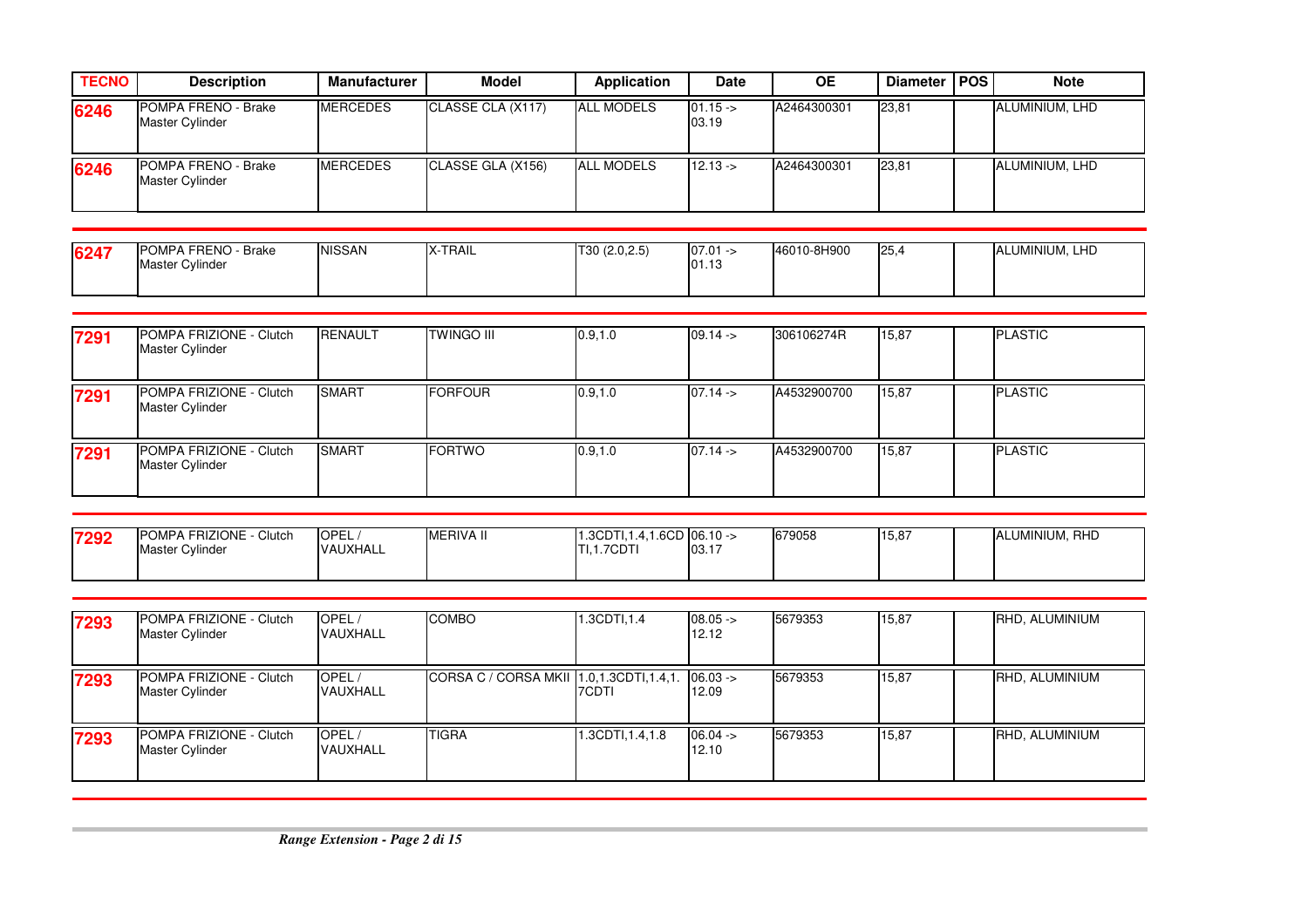| <b>TECNO</b> | <b>Description</b>                                | <b>Manufacturer</b> | Model           | <b>Application</b> | <b>Date</b> | <b>OE</b>   | Diameter   POS | <b>Note</b>    |
|--------------|---------------------------------------------------|---------------------|-----------------|--------------------|-------------|-------------|----------------|----------------|
| 7382         | <b>POMPA FRIZIONE - Clutch</b><br>Master Cylinder | <b>ISUZUKI</b>      | <b>SWIFT IV</b> | 1.2,1.24WD,1.6     | $110.10 ->$ | 23810-68L21 | 15,87          | <b>PLASTIC</b> |

| 7383 | POMPA FRIZIONE -<br>Clutch | <b>JEEF</b> | <b>WRANGLER III</b> | 2.8CRD, 3.6V6, 3.8 | $04.07 -$ | K52060132AE | 15,87 | LASTIC<br>וסו |
|------|----------------------------|-------------|---------------------|--------------------|-----------|-------------|-------|---------------|
|      | Master Cylinder            |             |                     |                    |           |             |       |               |
|      |                            |             |                     |                    |           |             |       |               |

| 7384 | <b>POMPA FRIZIONE</b><br>Clutch<br><b>Master Cylinder</b> | <b>CHEVROLET</b><br><b>EUROPA</b> | <b>EPICA</b> | $2.0, 2.0$ D | $06.06 - 1$<br>. | 96639152 | 122,2 | ALUMINIUM, LHD<br>IΑ |
|------|-----------------------------------------------------------|-----------------------------------|--------------|--------------|------------------|----------|-------|----------------------|
|      |                                                           |                                   |              |              |                  |          |       |                      |

| 7660 | POMPA FRIZIONE - Clutch<br>Master Cylinder | <b>RENAULT</b> | <b>FLUENCE</b>          | <b>.6DCI</b>                         | $07.14 -$          | 306101185R | 15,87 | PLASTIC, MANUAL<br><b>TRANSMISSION</b> |
|------|--------------------------------------------|----------------|-------------------------|--------------------------------------|--------------------|------------|-------|----------------------------------------|
| 7660 | POMPA FRIZIONE - Clutch<br>Master Cylinder | <b>RENAULT</b> | <b>GRAND SCENIC III</b> | I.6DCI                               | $04.11 -$          | 306101185R | 15,87 | PLASTIC, MANUAL<br>TRANSMISSION        |
| 7660 | POMPA FRIZIONE - Clutch<br>Master Cylinder | <b>RENAULT</b> | <b>MEGANE III</b>       | <b>.6DCI</b>                         | $04.11 -$          | 306101185R | 15,87 | PLASTIC, MANUAL<br><b>TRANSMISSION</b> |
| 7660 | POMPA FRIZIONE - Clutch<br>Master Cylinder | <b>RENAULT</b> | <b>MEGANE III</b>       | CC (1.6DCI)                          | $04.11 -$          | 306101185R | 15,87 | PLASTIC, MANUAL<br><b>TRANSMISSION</b> |
| 7660 | POMPA FRIZIONE - Clutch<br>Master Cylinder | <b>RENAULT</b> | <b>MEGANE III</b>       | COUPE'<br>1.6DCI, 2.0RS, 2.0<br>TCE) | $11.08 - \epsilon$ | 306101185R | 15,87 | PLASTIC, MANUAL<br><b>TRANSMISSION</b> |
| 7660 | POMPA FRIZIONE - Clutch<br>Master Cylinder | RENAULT        | <b>MEGANE III</b>       | <b>GRANDTOUR</b><br>(1.6DCI)         | $04.11 -$          | 306101185R | 15,87 | PLASTIC, MANUAL<br><b>TRANSMISSION</b> |
| 7660 | POMPA FRIZIONE - Clutch<br>Master Cylinder | <b>RENAULT</b> | <b>SCENIC III</b>       | <b>.6DCI</b>                         | $04.11 -$          | 306101185R | 15,87 | PLASTIC, MANUAL<br>TRANSMISSION        |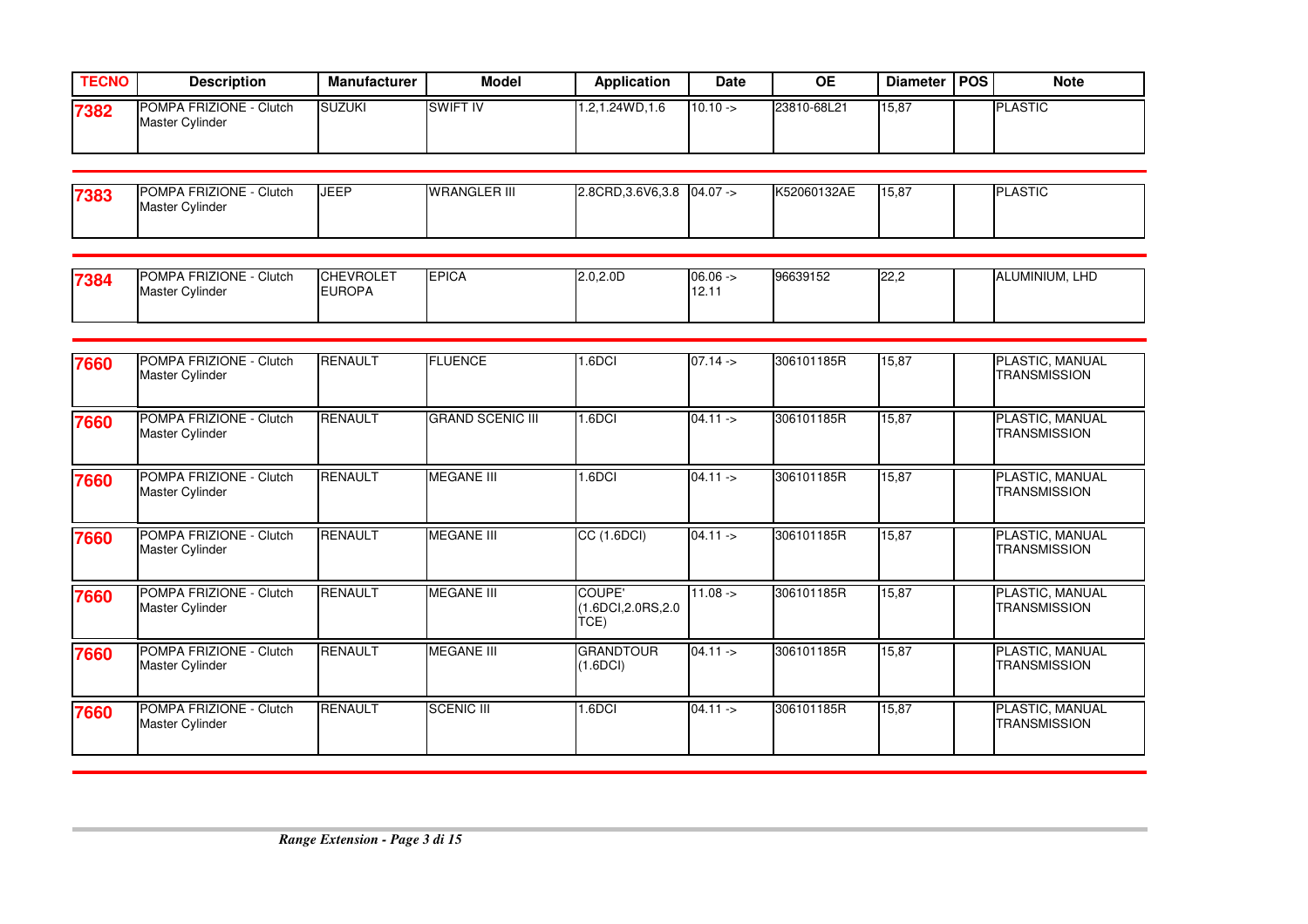| <b>TECNO</b> | <b>Description</b>                         | <b>Manufacturer</b>      | <b>Model</b>         | Application                                                         | <b>Date</b> | <b>OE</b>   | Diameter   POS | <b>Note</b>    |
|--------------|--------------------------------------------|--------------------------|----------------------|---------------------------------------------------------------------|-------------|-------------|----------------|----------------|
| 7661         | POMPA FRIZIONE - Clutch<br>Master Cylinder | <b>NISSAN</b>            | PRIMASTAR (X83)      | 1.9DCI, 2.0, 2.0DCI, 03.01 -><br>2.5DCI                             |             | 30610-00QAH | 15,87          | <b>PLASTIC</b> |
| 7661         | POMPA FRIZIONE - Clutch<br>Master Cylinder | OPEL/<br><b>VAUXHALL</b> | VIVARO (X83)         | $1.9DTI, 2.0CDTI, 2.0$ 08.01 -><br>ECOTEC, 2.5CDTI, 07.17<br>2.5DTI |             | 4416886     | 15,87          | <b>PLASTIC</b> |
| 7661         | POMPA FRIZIONE - Clutch<br>Master Cylinder | <b>RENAULT</b>           | TRAFIC II (JL-FL-EL) | 2.0,2.5DCI                                                          | $03.01 -$   | 8200506490  | 15,87          | <b>PLASTIC</b> |

| 7938 | <b>POMPA FRIZIONE - Clutch</b><br>Master Cylinder | <b>CITROEN</b>    | C <sub>3</sub> III | 1.2GPL,1.2VTI,1.6 07.16 -><br><b>BLUEHDI</b> |           | 9812924380 | 15,87 | PLASTIC, LHD, -<br><b>KEYLESS GO</b> |
|------|---------------------------------------------------|-------------------|--------------------|----------------------------------------------|-----------|------------|-------|--------------------------------------|
| 7938 | POMPA FRIZIONE - Clutch<br>Master Cylinder        | <b>CITROEN</b>    | C <sub>3</sub> III | AIRCROSS 1.2                                 | $06.17 -$ | 9812924380 | 15,87 | PLASTIC, LHD, -START<br><b>STOP</b>  |
| 7938 | POMPA FRIZIONE - Clutch<br>Master Cylinder        | OPEL/<br>VAUXHALL | CROSSLAND X (P17)  | 1.2                                          | $03.17 -$ | 3641911    | 15,87 | PLASTIC, LHD, -<br><b>KEYLESS GO</b> |
| 7938 | POMPA FRIZIONE - Clutch<br>Master Cylinder        | <b>IPEUGEOT</b>   | 2081               | 1.2,1.2GPL                                   | $06.15 -$ | 9812924380 | 15,87 | PLASTIC, LHD, -START<br><b>ISTOP</b> |

| 7939 | POMPA FRIZIONE -<br>Clutch<br>Master Cylinder | <b>CITROEN</b> | <b>XSARA PICASSO</b> | 1.6.1.616V, 1.6HDI, 12.99 -><br>1.816V,2.016V,2.0 06.12<br>'HD | 2182.32 | 15,87 | <b>PLASTIC, LHD</b> |
|------|-----------------------------------------------|----------------|----------------------|----------------------------------------------------------------|---------|-------|---------------------|

| 9366 | CILINDRO FRIZIONE - Slave<br>Cylinder        | <b>NISSAN</b> | 300ZX (Z31)   | $3.0, 3.0$ T  | $01.84 -$<br>10.90  | 3062-041L05 | <b>1</b> 19 |  |
|------|----------------------------------------------|---------------|---------------|---------------|---------------------|-------------|-------------|--|
| 9366 | CILINDRO FRIZIONE - Slave<br>Cylinder        | <b>NISSAN</b> | 300ZX (Z32)   | 3.0TWIN TURBO | $05.90 ->$<br>09.95 | 3062-041L05 | <b>119</b>  |  |
| 9366 | <b>CILINDRO FRIZIONE - Slave</b><br>Cylinder | <b>NISSAN</b> | <b>CELICA</b> | 1.6ST         | $08.77 -$<br>07.81  | 3062-041L05 | 119         |  |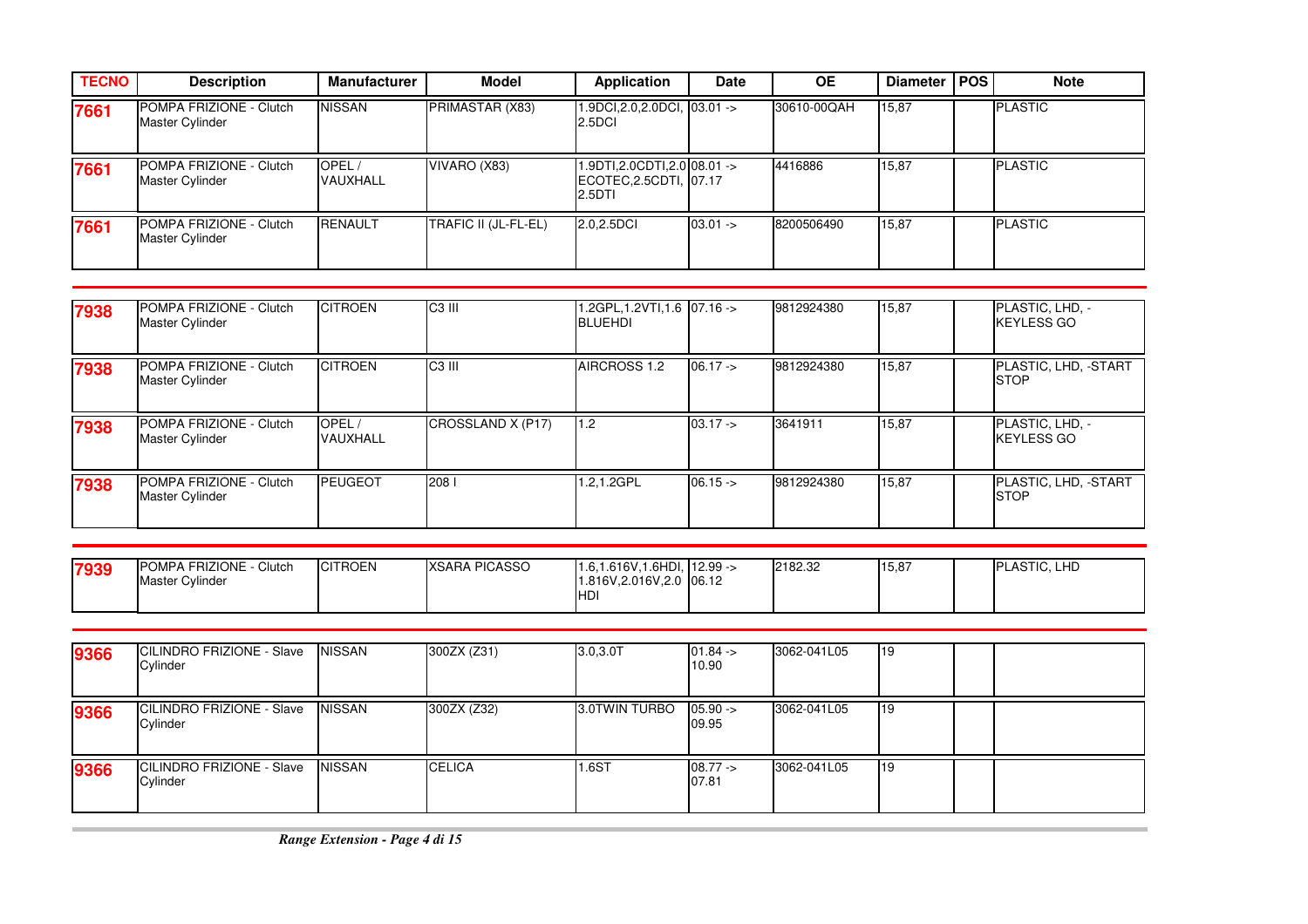| <b>TECNO</b> | <b>Description</b>                            | <b>Manufacturer</b> | <b>Model</b>    | <b>Application</b>              | Date                | <b>OE</b>   | <b>Diameter</b> | <b>POS</b> | <b>Note</b> |
|--------------|-----------------------------------------------|---------------------|-----------------|---------------------------------|---------------------|-------------|-----------------|------------|-------------|
| 9366         | CILINDRO FRIZIONE - Slave<br>Cylinder         | <b>NISSAN</b>       | <b>FAIRLADY</b> | (Z32) 3.0 TWIN<br>TURBO         | $05.90 ->$<br>09.95 | 3062-041L05 | 119             |            |             |
| 9366         | <b>ICILINDRO FRIZIONE - Slave</b><br>Cylinder | <b>NISSAN</b>       | LAUREL          | SIX 2.0                         | $84 - 88$           | 3062-041L05 | 19              |            |             |
| 9366         | <b>CILINDRO FRIZIONE - Slave</b><br>Cylinder  | <b>NISSAN</b>       | PICK-UP         | 2.4,2.5D 4WD                    | $09.85 -$<br>12.87  | 3062-041L05 | 19              |            |             |
| 9366         | CILINDRO FRIZIONE - Slave<br>Cylinder         | NISSAN              | <b>SKYLINE</b>  | $87 - 91$                       | 3.0 R30/31          | 3062-041L05 | 19              |            |             |
| 9366         | CILINDRO FRIZIONE - Slave<br>Cylinder         | <b>NISSAN</b>       | <b>TERRANO</b>  | 2.4 4WD, 2.7TD<br>4WD, 3.0D 4WD | $02.93 -$<br>09.07  | 3062-041L05 | 19              |            |             |
| 9366         | <b>CILINDRO FRIZIONE - Slave</b><br>Cylinder  | <b>NISSAN</b>       | <b>URVAN</b>    | 2.5D                            | $12.88 ->$<br>05.97 | 3062-041L05 | 19              |            |             |

| 9367 | <b>CILINDRO FRIZIONE</b><br>Slave | <b>SUZUKI</b> | <b>SWIFT IV</b> | .1.3DDIS, 1.6<br>$\sim$<br> | $110.10 - \epsilon$ | 23820-68L00 | 20.6 | <b>PLASTIC</b> |
|------|-----------------------------------|---------------|-----------------|-----------------------------|---------------------|-------------|------|----------------|
|      | Cylinder                          |               |                 |                             |                     |             |      |                |
|      |                                   |               |                 |                             |                     |             |      |                |

| <b>9888C</b> | <b>ICILINDRO FRIZIONE - Slave</b><br>Cylinder | <b>HYUNDAI</b> | $130$ (GD)  | 1.6CRDI                    | $12.11 -$<br>12.16 | 41421-32300 | 36 | ALUMINIUM, MANUAL<br>TRANSMISSION |
|--------------|-----------------------------------------------|----------------|-------------|----------------------------|--------------------|-------------|----|-----------------------------------|
| 9888C        | <b>ICILINDRO FRIZIONE - Slave</b><br>Cylinder | <b>HYUNDAI</b> | 130 (PD)    | 1.4T-GDI,1.6CRDI 11.16 ->  |                    | 41421-32300 | 36 | ALUMINIUM, MANUAL<br>TRANSMISSION |
| 9888C        | <b>CILINDRO FRIZIONE - Slave</b><br>Cylinder  | <b>HYUNDAI</b> | TUCSON (NX) | $1.6T$ -GDI                | $11.20 -$          | 41421-32300 | 36 | ALUMINIUM, MANUAL<br>TRANSMISSION |
| 9888C        | <b>CILINDRO FRIZIONE - Slave</b><br>Cylinder  | <b>HYUNDAI</b> | TUCSON (TL) | 1.6T-GDI, 1.7CRDI 06.15 -> | 09.20              | 41421-32300 | 36 | ALUMINIUM, MANUAL<br>TRANSMISSION |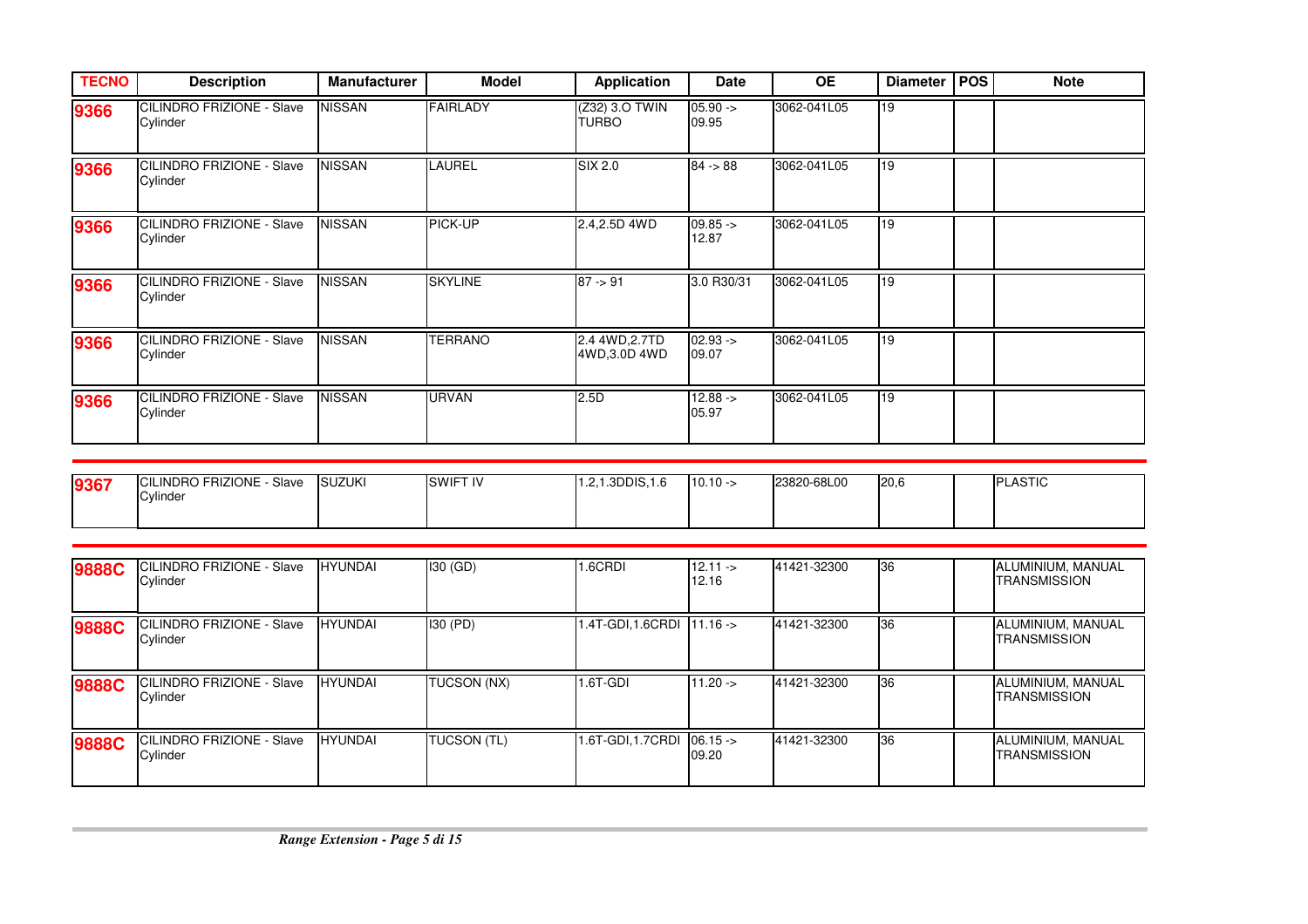| <b>TECNO</b> | <b>Description</b>                           | Manufacturer      | <b>Model</b>         | <b>Application</b>     | <b>Date</b>          | <b>OE</b>   | <b>Diameter</b> | POS | <b>Note</b>                              |
|--------------|----------------------------------------------|-------------------|----------------------|------------------------|----------------------|-------------|-----------------|-----|------------------------------------------|
| 9888C        | <b>CILINDRO FRIZIONE - Slave</b><br>Cylinder | <b>HYUNDAI</b>    | <b>VELOSTER (FS)</b> | $1.6T$ -GDI            | $10.12 - 5$<br>12.17 | 41421-32300 | 36              |     | ALUMINIUM, MANUAL<br><b>TRANSMISSION</b> |
| 9888C        | CILINDRO FRIZIONE - Slave<br>Cylinder        | KIA               | CEED (CD)            | $1.4T-GDI$             | $03.18 ->$           | 41421-32300 | 36              |     | ALUMINIUM, MANUAL<br><b>TRANSMISSION</b> |
| <b>9888C</b> | CILINDRO FRIZIONE - Slave<br>Cylinder        | KIA               | CEE'D (JD)           | 1.6CRDI, 1.6GT         | $05.12 -$<br>07.18   | 41421-32300 | 36              |     | ALUMINIUM, MANUAL<br><b>TRANSMISSION</b> |
| 9888C        | <b>CILINDRO FRIZIONE - Slave</b><br>Cylinder | <b>KIA</b>        | PRO CEE'D (JD)       | 1.6CRDI, 1.6GT         | $03.13 -$<br>07.18   | 41421-32300 | 36              |     | ALUMINIUM, MANUAL<br><b>TRANSMISSION</b> |
| 9888C        | CILINDRO FRIZIONE - Slave<br>Cylinder        | KIA               | PROCEED (CD)         | 1.4T-GDI               | $10.18 ->$           | 41421-32300 | 36              |     | ALUMINIUM, MANUAL<br><b>TRANSMISSION</b> |
| 9888C        | CILINDRO FRIZIONE - Slave<br>Cylinder        | KIA               | SOUL II (PS)         | 1.6TGDI                | $11.16 - >$          | 41421-32300 | 36              |     | ALUMINIUM, MANUAL<br><b>TRANSMISSION</b> |
| 9888C        | CILINDRO FRIZIONE - Slave<br>Cylinder        | <b>KIA</b>        | SPORTAGE IV (QL)     | 1.7CRDI                | $09.15 -$            | 41421-32300 | 36              |     | ALUMINIUM, MANUAL<br><b>TRANSMISSION</b> |
| 9888C        | CILINDRO FRIZIONE - Slave<br>Cylinder        | KIA               | <b>XCEED (CD)</b>    | 1.4TGDI                | $06-19 -$            | 41421-32300 | 36              |     | ALUMINIUM, MANUAL<br><b>TRANSMISSION</b> |
| 9889C        | CILINDRO FRIZIONE - Slave<br>Cylinder        | OPEL/<br>VAUXHALL | <b>KARL (C16)</b>    | 1.0,,1.0LPG            | $01.15 -$<br>03.19   | 679164      | 27              |     | <b>PLASTIC</b>                           |
|              |                                              |                   |                      |                        |                      |             |                 |     |                                          |
| 9890C        | <b>CILINDRO FRIZIONE - Slave</b><br>Cylinder | OPEL/<br>VAUXHALL | <b>ASTRA K (B16)</b> | 1.4T                   | $06.15 -$            | 55583068    | 36              |     | <b>PLASTIC</b>                           |
|              |                                              |                   |                      |                        |                      |             |                 |     |                                          |
| 9891C        | <b>CILINDRO FRIZIONE - Slave</b><br>Cylinder | <b>CITROEN</b>    | $C4$ II              | 2.0HDI, 2.0BLUEH<br>DI | $11.09 ->$           | 9818310480  | 36              |     | <b>ALUMINIUM</b>                         |

**COL**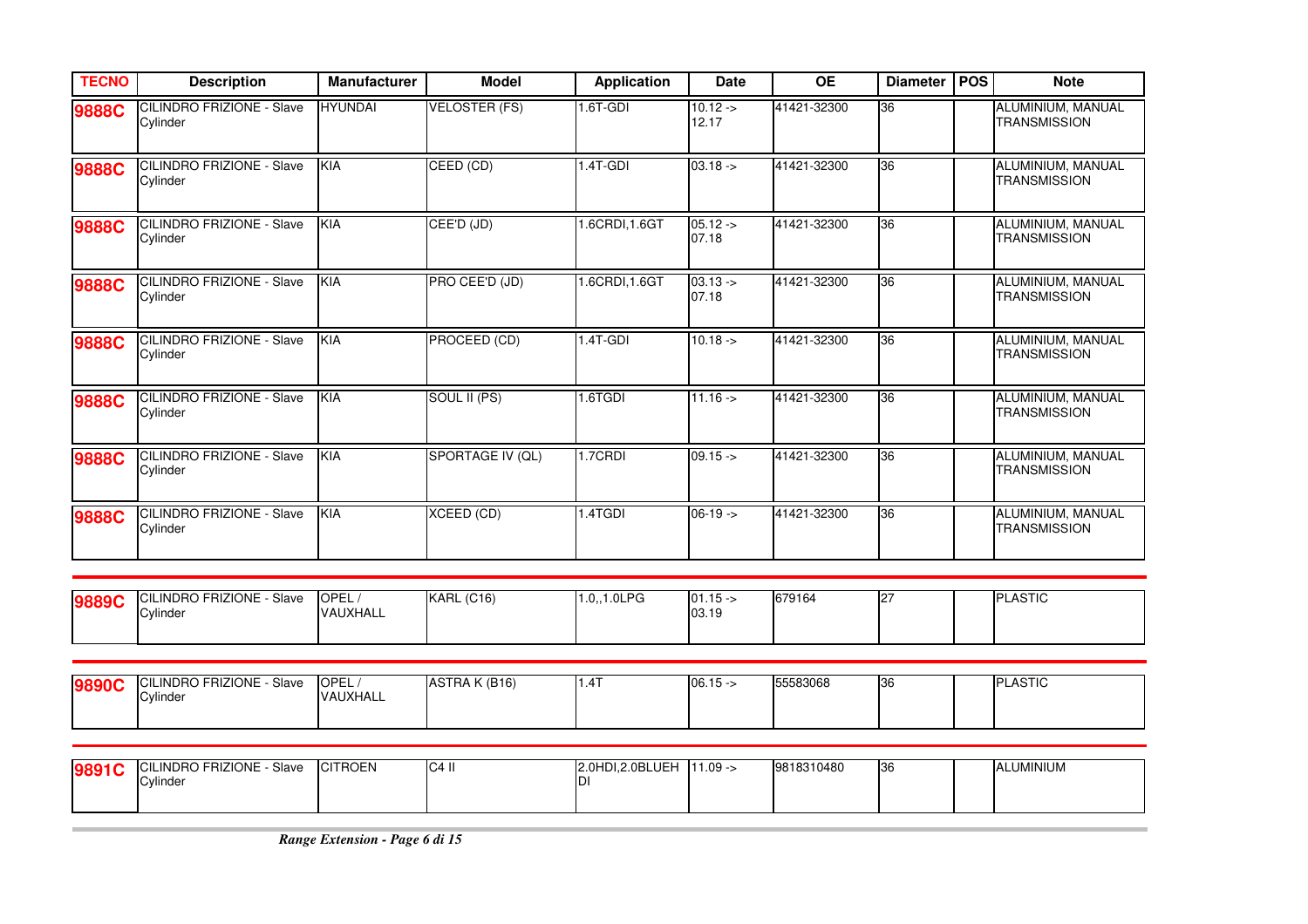| <b>TECNO</b> | <b>Description</b>                           | <b>Manufacturer</b> | <b>Model</b>       | <b>Application</b>                                 | <b>Date</b>          | <b>OE</b>  | <b>Diameter</b> | <b>POS</b> | <b>Note</b>      |
|--------------|----------------------------------------------|---------------------|--------------------|----------------------------------------------------|----------------------|------------|-----------------|------------|------------------|
| 9891C        | <b>CILINDRO FRIZIONE - Slave</b><br>Cylinder | <b>CITROEN</b>      | $C4$ II            | GRAND PICASSO 06.13 -><br>(2.0BLUEHDI)             |                      | 9818310480 | 36              |            | <b>ALUMINIUM</b> |
| 9891C        | <b>CILINDRO FRIZIONE - Slave</b><br>Cylinder | <b>CITROEN</b>      | $C4$ II            | <b>GRAND</b><br><b>SPACETOURER</b><br>(2.0BLUEHDI) | $04.18 ->$           | 9818310480 | 36              |            | <b>ALUMINIUM</b> |
| 9891C        | <b>CILINDRO FRIZIONE - Slave</b><br>Cylinder | <b>CITROEN</b>      | $C4$ II            | <b>PICASSO</b><br>(2.0BLUEHDI)                     | $09.13 -$            | 9818310480 | 36              |            | <b>ALUMINIUM</b> |
| 9891C        | <b>CILINDRO FRIZIONE - Slave</b><br>Cylinder | <b>CITROEN</b>      | $C4$ II            | <b>SPACETOURER</b><br>(2.0BLUEHDI)                 | $04.18 -$            | 9818310480 | 36              |            | <b>ALUMINIUM</b> |
| 9891C        | <b>CILINDRO FRIZIONE - Slave</b><br>Cylinder | <b>CITROEN</b>      | <b>JUMPY III</b>   | 2.0BLUEHDI                                         | $04.16 -$            | 9818310480 | 36              |            | <b>ALUMINIUM</b> |
| 9891C        | <b>CILINDRO FRIZIONE - Slave</b><br>Cylinder | <b>CITROEN</b>      | <b>SPACETOURER</b> | 2.0BLUEHDI                                         | $04.16 ->$           | 9818310480 | 36              |            | <b>ALUMINIUM</b> |
| 9891C        | <b>CILINDRO FRIZIONE - Slave</b><br>Cylinder | <b>I</b> DS         | DS <sub>4</sub>    | 2.0BLUEHDI                                         | $07.15 -$<br>12.18   | 9818310480 | 36              |            | <b>ALUMINIUM</b> |
| 9891C        | <b>CILINDRO FRIZIONE - Slave</b><br>Cylinder | <b>DS</b>           | DS <sub>5</sub>    | 2.0BLUEHDI                                         | $04.15 -$<br>12.18   | 9818310480 | 36              |            | ALUMINIUM        |
| 9891C        | <b>CILINDRO FRIZIONE - Slave</b><br>Cylinder | OPEL/<br>VAUXHALL   | ZAFIRA IV (K0)     | 2.0                                                | $03.19 - >$          | 9818310480 | 36              |            | <b>ALUMINIUM</b> |
| 9891C        | <b>CILINDRO FRIZIONE - Slave</b><br>Cylinder | PEUGEOT             | 3008 MPV           | 2.0BLUEHDI                                         | $09.11 - >$<br>08.16 | 9818310480 | 36              |            | <b>ALUMINIUM</b> |
| 9891C        | <b>CILINDRO FRIZIONE - Slave</b><br>Cylinder | <b>PEUGEOT</b>      | 3008 SUV           | 2.0BLUEHDI                                         | $05.16 ->$           | 9818310480 | 36              |            | <b>ALUMINIUM</b> |
| 9891C        | <b>CILINDRO FRIZIONE - Slave</b><br>Cylinder | PEUGEOT             | 308 II             | 2.0BLUEHDI                                         | $11.13 ->$<br>06.21  | 9818310480 | 36              |            | <b>ALUMINIUM</b> |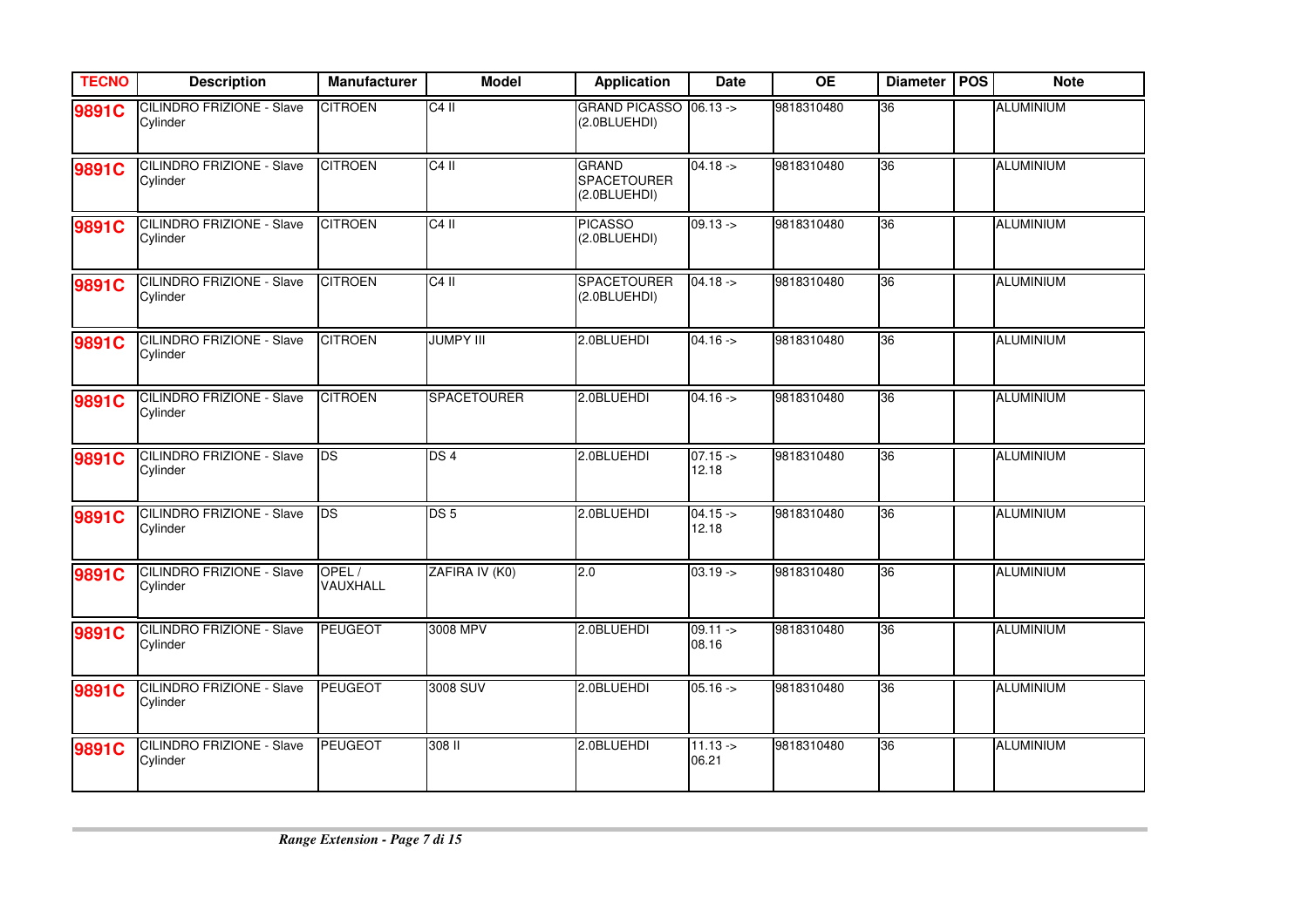| <b>TECNO</b> | <b>Description</b>                           | <b>Manufacturer</b> | <b>Model</b>      | <b>Application</b> | Date                | <b>OE</b>  | <b>Diameter</b> | <b>POS</b> | <b>Note</b>      |
|--------------|----------------------------------------------|---------------------|-------------------|--------------------|---------------------|------------|-----------------|------------|------------------|
| 9891C        | <b>CILINDRO FRIZIONE - Slave</b><br>Cylinder | <b>PEUGEOT</b>      | 50081             | 2.0HDI,2.0BLUEH    | $06.09 ->$<br>03.17 | 9818310480 | 36              |            | <b>ALUMINIUM</b> |
| 9891C        | CILINDRO FRIZIONE - Slave<br>Cylinder        | <b>PEUGEOT</b>      | 5008 II           | 2.0BLUEHDI         | $12.16 - \succ$     | 9818310480 | 36              |            | <b>ALUMINIUM</b> |
| 9891C        | CILINDRO FRIZIONE - Slave<br>Cylinder        | <b>PEUGEOT</b>      | 508               | 2.0BLUEHDI         | $04.14 -$<br>12.18  | 9818310480 | 36              |            | <b>ALUMINIUM</b> |
| 9891C        | CILINDRO FRIZIONE - Slave<br>Cylinder        | <b>PEUGEOT</b>      | <b>EXPERT III</b> | 2.0BLUEHDI         | $04.16 -$           | 9818310480 | 36              |            | <b>ALUMINIUM</b> |
| 9891C        | <b>CILINDRO FRIZIONE - Slave</b><br>Cylinder | <b>PEUGEOT</b>      | <b>TRAVELLER</b>  | 2.0BLUEHDI         | $04.16 -$           | 9818310480 | 36              |            | <b>ALUMINIUM</b> |

| 9892C | CILINDRO FRIZIONE - Slave<br>Cylinder        | <b>IFORD</b> | <b>TOURNEO CUSTOM</b><br>V362 | $2.0$ , ECOBLUE, 2.2   12.15 $\rightarrow$<br>TDCI |                    | 1741668 | 34        | ALUMINIUM, MANUAL<br><b>TRANSMISSION</b> |
|-------|----------------------------------------------|--------------|-------------------------------|----------------------------------------------------|--------------------|---------|-----------|------------------------------------------|
| 9892C | <b>CILINDRO FRIZIONE - Slave</b><br>Cylinder | <b>IFORD</b> | TRANSIT 2006 -> 2014          | 2.2TDCI                                            | $10.07 -$<br>08.14 | 1727158 | <b>34</b> | ALUMINIUM, MANUAL<br><b>TRANSMISSION</b> |
| 9892C | <b>CILINDRO FRIZIONE - Slave</b><br>Cylinder | <b>IFORD</b> | TRANSIT V363                  | 2.0CECOBLUE, 2.2 03.16 -><br>TDCI                  |                    | 1741668 | 34        | ALUMINIUM, MANUAL<br><b>TRANSMISSION</b> |

| 9893C | CILINDRO FRIZIONE - Slave<br>Cylinder         | <b>FORD</b> | TRANSIT 2006 -> 2014 | 2.2TDCI                 | $09.11 -$<br>12.14 | 1749121  | <b>34</b> | ALUMINIUM, MANUAL<br><b>TRANSMISSION</b> |
|-------|-----------------------------------------------|-------------|----------------------|-------------------------|--------------------|----------|-----------|------------------------------------------|
| 9893C | CILINDRO FRIZIONE - Slave<br>Cylinder         | <b>FORD</b> | TRANSIT V363         | 2.2TDCI                 | $08.13 -$<br>12.18 | 1749121  | 34        | ALUMINIUM, MANUAL<br><b>TRANSMISSION</b> |
| 9893C | <b>ICILINDRO FRIZIONE - Slave</b><br>Cylinder | AND ROVER   | <b>DEFENDER</b>      | L 316<br>(2.2TD, 2.4TD) | $05.07 -$<br>02.16 | LR068979 | 34        | ALUMINIUM, MANUAL<br><b>TRANSMISSION</b> |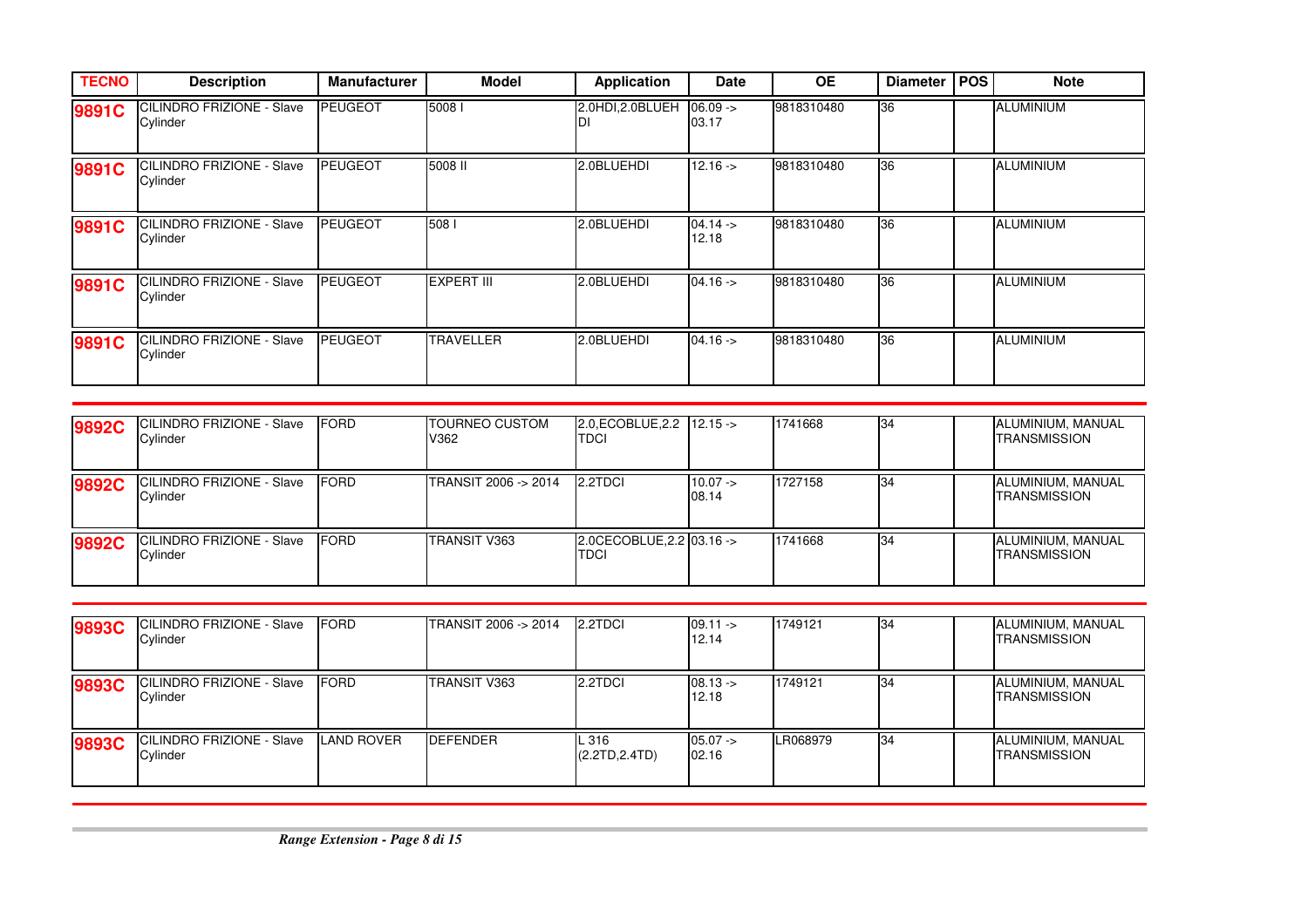| <b>TECNO</b> | <b>Description</b>                           | Manufacturer                     | <b>Model</b>          | <b>Application</b>                              | Date                | <b>OE</b>                 | <b>Diameter</b> | <b>POS</b> | <b>Note</b>    |
|--------------|----------------------------------------------|----------------------------------|-----------------------|-------------------------------------------------|---------------------|---------------------------|-----------------|------------|----------------|
| 9894C        | <b>CILINDRO FRIZIONE - Slave</b><br>Cylinder | <b>CHRYSLER</b>                  | <b>SEBRING (JS)</b>   | 2.0CRD, 2.0VVT                                  | $07.07 ->$<br>12.10 | K05273431AB               | 27              |            | <b>PLASTIC</b> |
| 9894C        | <b>CILINDRO FRIZIONE - Slave</b><br>Cylinder | <b>CITROEN</b>                   | <b>C CROSSER</b>      | 2.2HDI, 2.416V                                  | $02.07 ->$          | 2041.A6                   | 27              |            | <b>PLASTIC</b> |
| 9894C        | <b>CILINDRO FRIZIONE - Slave</b><br>Cylinder | <b>CITROEN</b>                   | $C4$ II               | <b>AIRCROSS</b><br>(1.6HDI, 1.8HDI)             | $04.12 -$           | 2041.A6                   | 27              |            | <b>PLASTIC</b> |
| 9894C        | <b>CILINDRO FRIZIONE - Slave</b><br>Cylinder | <b>DODGE</b>                     | <b>AVENGER</b>        | 2.0,2.0CRD                                      |                     | 06.07 ->12.11 K05273431AB | 27              |            | <b>PLASTIC</b> |
| 9894C        | <b>CILINDRO FRIZIONE - Slave</b><br>Cylinder | <b>DODGE</b>                     | <b>CALIBER</b>        | $1.8, 2.0, 2.0$ CRD, $2.2$ 06.06 -><br>CRD, 2.4 |                     | K05273431AB               | 27              |            | <b>PLASTIC</b> |
| 9894C        | <b>CILINDRO FRIZIONE - Slave</b><br>Cylinder | <b>DODGE</b>                     | <b>JOURNEY</b>        | 2.0CRD, 2.4                                     | $06.08 ->$          | K05273431AB               | $\overline{27}$ |            | <b>PLASTIC</b> |
| 9894C        | <b>CILINDRO FRIZIONE - Slave</b><br>Cylinder | <b>FIAT</b><br><b>COMMERCIAL</b> | <b>FULLBACK</b>       | 2.4D, 2.4D 4 WD                                 | $04.16 -$           | 6000608653                | 27              |            | <b>PLASTIC</b> |
| 9894C        | <b>CILINDRO FRIZIONE - Slave</b><br>Cylinder | <b>JEEP</b>                      | <b>COMPASS (MK49)</b> | 2.0,2.0CRD,2.2CR 08.06<br>D, 2.4                |                     | K05273431AB               | 27              |            | <b>PLASTIC</b> |
| 9894C        | <b>CILINDRO FRIZIONE - Slave</b><br>Cylinder | <b>JEEP</b>                      | PATRIOT (MK74)        | 2.0CRD, 2.2CRD2.                                |                     | 02.07 - 12.17 K05273431AB | 27              |            | <b>PLASTIC</b> |
| 9894C        | <b>CILINDRO FRIZIONE - Slave</b><br>Cylinder | <b>MITSUBISHHI</b>               | L <sub>200</sub>      | 2.2DI-D, 2.4DI-D                                | $11.14 -$           | 2324A081                  | 27              |            | <b>PLASTIC</b> |
| 9894C        | <b>CILINDRO FRIZIONE - Slave</b><br>Cylinder | <b>MITSUBISHI</b>                | <b>ASX</b>            | 1.6DI-D, 1.8, 1.8DI-<br>D, 2.0, 2.0             | $02.10 ->$          | 2324A081                  | 27              |            | <b>PLASTIC</b> |
| 9894C        | <b>CILINDRO FRIZIONE - Slave</b><br>Cylinder | <b>MITSUBISHI</b>                | <b>GRANDIS</b>        | $2.0D - D$                                      | $09.05 -$<br>03.10  | 2324A081                  | 27              |            | <b>PLASTIC</b> |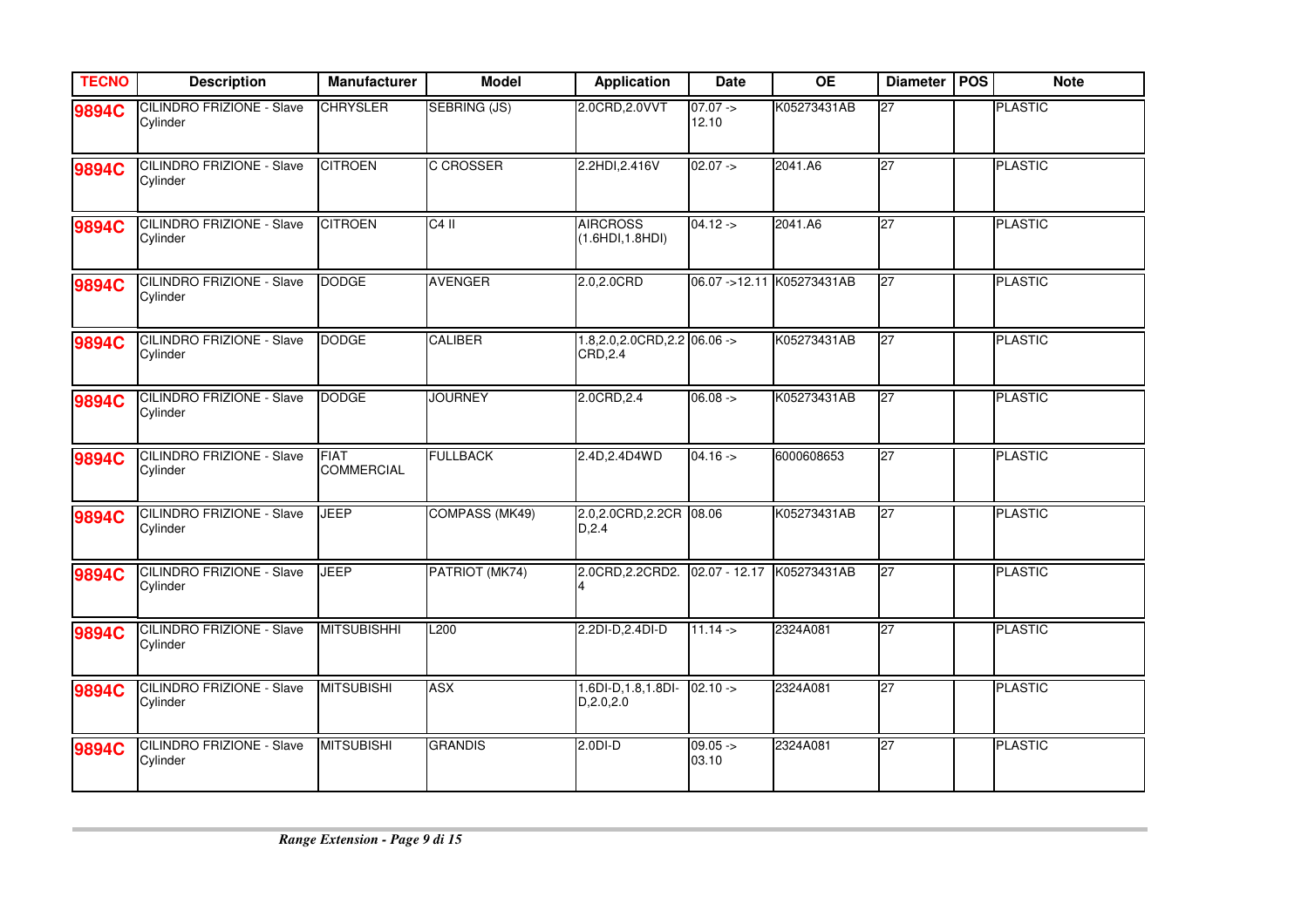| <b>TECNO</b> | <b>Description</b>                           | <b>Manufacturer</b> | <b>Model</b>         | <b>Application</b>                   | <b>Date</b>         | <b>OE</b> | <b>Diameter</b> | <b>POS</b> | <b>Note</b>    |
|--------------|----------------------------------------------|---------------------|----------------------|--------------------------------------|---------------------|-----------|-----------------|------------|----------------|
| 9894C        | <b>CILINDRO FRIZIONE - Slave</b><br>Cylinder | <b>MITSUBISHI</b>   | <b>LANCER VIII</b>   | 1.5,1.6,1.8,1.8DI-<br>$D, 2.0DI - D$ | $06.08 ->$          | 2324A081  | $\overline{27}$ |            | <b>PLASTIC</b> |
| 9894C        | CILINDRO FRIZIONE - Slave<br>Cylinder        | <b>MITSUBISHI</b>   | <b>LANCER VIII</b>   | 1.8,1.8DI-D,2.0DI-<br>D, 2.0         | $01.08 ->$          | 2324A081  | <b>27</b>       |            | <b>PLASTIC</b> |
| 9894C        | CILINDRO FRIZIONE - Slave<br>Cylinder        | <b>MITSUBISHI</b>   | <b>OUTLANDER II</b>  | 2.0.2.0DI-D.2.2DI-<br>D, 2.4         | $11.06 ->$<br>11.12 | 2324A081  | <b>27</b>       |            | <b>PLASTIC</b> |
| 9894C        | CILINDRO FRIZIONE - Slave<br>Cylinder        | <b>MITSUBISHI</b>   | <b>OUTLANDER III</b> | 2.0,2.2DI-D                          | $08.12 -$           | 2324A081  | 27              |            | <b>PLASTIC</b> |
| 9894C        | CILINDRO FRIZIONE - Slave<br>Cylinder        | <b>PEUGEOT</b>      | 4007                 | 2.2HDI, 2.416V                       | $02.07 -$<br>03.12  | 2041.A6   | $\overline{27}$ |            | <b>PLASTIC</b> |
| 9894C        | CILINDRO FRIZIONE - Slave<br>Cylinder        | <b>PEUGEOT</b>      | 4008                 | .6HDI,1.8HDI                         | $05.12 -$           | 2041.A6   | <b>27</b>       |            | <b>PLASTIC</b> |

| 9895C | <b>ICILINDRO FRIZIONE - Slave</b><br>Cylinder | <b>MERCEDES</b> | CLASSE A (W169) | <b>ALL MODELS</b> | $09.04 -$<br>06.12 | A0022507915 | <b>129</b> | ALUMINIUM, MANUAL<br><b>ITRANSMISSION</b> |
|-------|-----------------------------------------------|-----------------|-----------------|-------------------|--------------------|-------------|------------|-------------------------------------------|
| 9895C | <b>ICILINDRO FRIZIONE - Slave</b><br>Cylinder | <b>MERCEDES</b> | CLASSE B (W245) | <b>ALL MODELS</b> | $03.05 -$<br>11.11 | A0022507915 | <b>129</b> | ALUMINIUM, MANUAL<br><b>ITRANSMISSION</b> |

| 9896C | <b>ICILINDRO FRIZIONE - Slave</b><br>Cylinder        | <b>MERCEDES</b> | CLASSE A (V177) | <b>ALL MODELS</b> | $09.18 -$          | A0002544108 | 136 | ALUMINIUM, MANUAL<br>TRANSMISSION |
|-------|------------------------------------------------------|-----------------|-----------------|-------------------|--------------------|-------------|-----|-----------------------------------|
| 9896C | <b>ICILINDRO FRIZIONE - Slave</b><br><b>Cylinder</b> | <b>MERCEDES</b> | CLASSE A (W176) | <b>ALL MODELS</b> | $06.12 -$<br>05.18 | A0002544108 | 36  | ALUMINIUM, MANUAL<br>TRANSMISSION |
| 9896C | <b>ICILINDRO FRIZIONE - Slave</b><br>Cylinder        | <b>MERCEDES</b> | CLASSE A (W177) | <b>ALL MODELS</b> | $06.18 -$          | A0002544108 | 36  | ALUMINIUM, MANUAL<br>TRANSMISSION |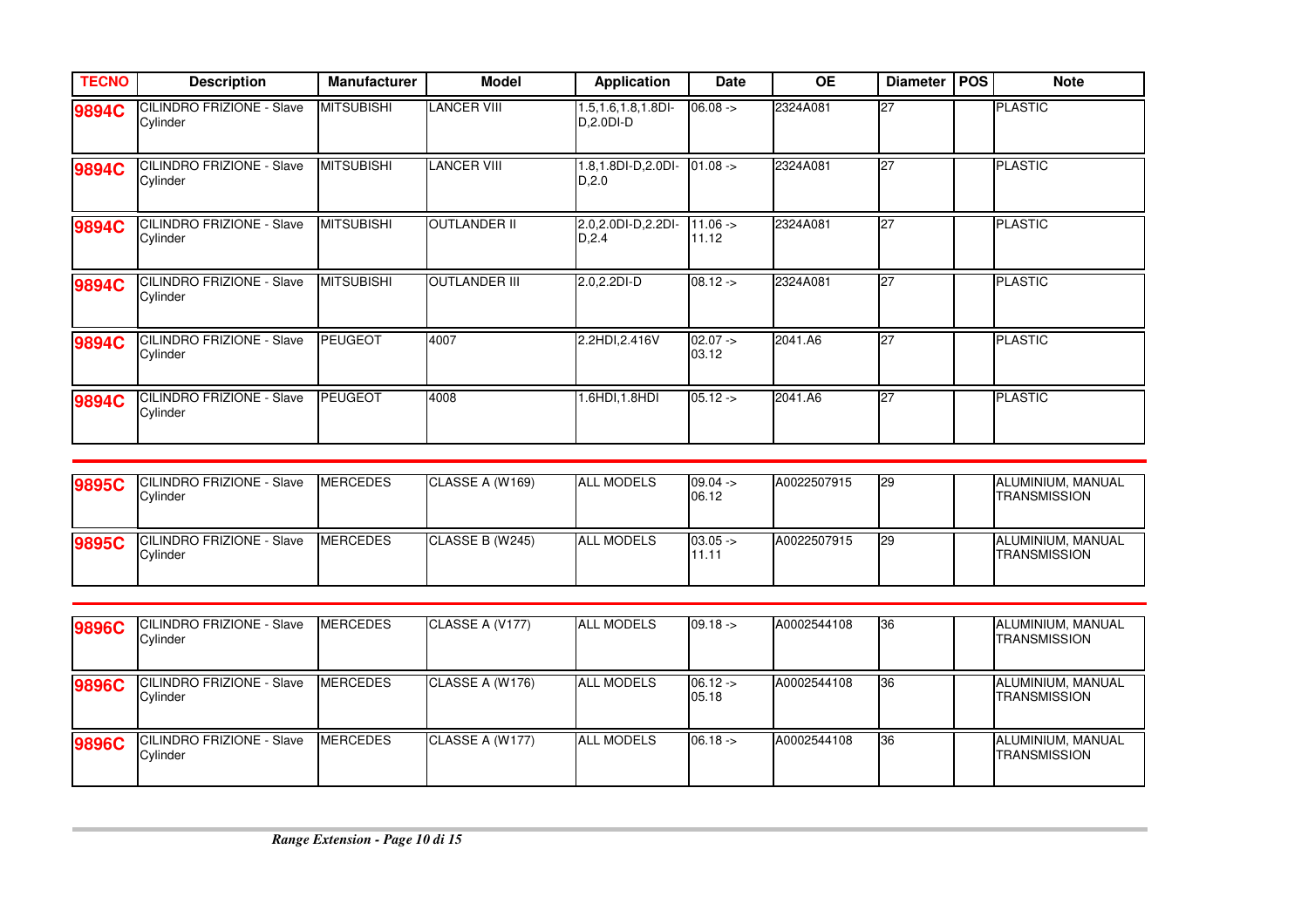| <b>TECNO</b> | <b>Description</b>                           | <b>Manufacturer</b> | <b>Model</b>      | <b>Application</b> | <b>Date</b>          | <b>OE</b>   | <b>Diameter</b> | <b>POS</b> | <b>Note</b>                              |
|--------------|----------------------------------------------|---------------------|-------------------|--------------------|----------------------|-------------|-----------------|------------|------------------------------------------|
| 9896C        | <b>CILINDRO FRIZIONE - Slave</b><br>Cylinder | <b>MERCEDES</b>     | CLASSE B (W242)   | <b>ALL MODELS</b>  | $11.11 -$<br>12.18   | A0002544108 | 36              |            | ALUMINIUM, MANUAL<br><b>TRANSMISSION</b> |
| 9896C        | <b>CILINDRO FRIZIONE - Slave</b><br>Cylinder | <b>MERCEDES</b>     | CLASSE B (W246)   | <b>ALL MODELS</b>  | $11.11 - >$<br>12.18 | A0002544108 | 36              |            | ALUMINIUM, MANUAL<br><b>TRANSMISSION</b> |
| 9896C        | <b>CILINDRO FRIZIONE - Slave</b><br>Cylinder | <b>MERCEDES</b>     | CLASSE B (W247)   | <b>ALL MODELS</b>  | $12.18 - 5$          | A0002544108 | 36              |            | ALUMINIUM, MANUAL<br><b>TRANSMISSION</b> |
| 9896C        | CILINDRO FRIZIONE - Slave<br>Cylinder        | <b>MERCEDES</b>     | CLASSE CLA (C117) | <b>ALL MODELS</b>  | $01.13 -$<br>03.19   | A0002544108 | 36              |            | ALUMINIUM, MANUAL<br><b>TRANSMISSION</b> |
| 9896C        | CILINDRO FRIZIONE - Slave<br>Cylinder        | <b>MERCEDES</b>     | CLASSE CLA (C118) | <b>ALL MODELS</b>  | $03.19 -$            | A0002544108 | 36              |            | ALUMINIUM, MANUAL<br><b>TRANSMISSION</b> |
| 9896C        | <b>CILINDRO FRIZIONE - Slave</b><br>Cylinder | <b>MERCEDES</b>     | CLASSE CLA (X117) | <b>ALL MODELS</b>  | $01.15 -$<br>03.19   | A0002544108 | 36              |            | ALUMINIUM, MANUAL<br><b>TRANSMISSION</b> |
| 9896C        | <b>CILINDRO FRIZIONE - Slave</b><br>Cylinder | <b>MERCEDES</b>     | CLASSE CLA (X118) | <b>ALL MODELS</b>  | $06.19 -$            | A0002544108 | 36              |            | ALUMINIUM, MANUAL<br><b>TRANSMISSION</b> |
| 9896C        | CILINDRO FRIZIONE - Slave<br>Cylinder        | <b>MERCEDES</b>     | CLASSE GLA (X156) | <b>ALL MODELS</b>  | $12.13 - 5$          | A0002544108 | 36              |            | ALUMINIUM, MANUAL<br><b>TRANSMISSION</b> |

| 9897C        | CILINDRO FRIZIONE - Slave<br>Cylinder         | <b>IDACIA</b> | LOGAN (LS)          | $.6\,$                        | $05.10 ->$<br>12.12 | 7700107635 | 30        | <b>ALUMINIUM</b> |
|--------------|-----------------------------------------------|---------------|---------------------|-------------------------------|---------------------|------------|-----------|------------------|
| 9897C        | <b>ICILINDRO FRIZIONE - Slave</b><br>Cylinder | <b>DACIA</b>  | <b>LOGAN II</b>     | 1.0,TCE90                     | $10.12 -$           | 7700107635 | <b>30</b> | <b>ALUMINIUM</b> |
| <b>9897C</b> | <b>CILINDRO FRIZIONE - Slave</b><br>Cylinder  | <b>DACIA</b>  | LOGAN MCV (KS)      | 1.4, 1.6, 1.0SCE, TC 02.07 -> | 04.13               | 7700107635 | 30        | <b>ALUMINIUM</b> |
| 9897C        | <b>ICILINDRO FRIZIONE - Slave</b><br>Cylinder | <b>DACIA</b>  | <b>LOGAN MCV II</b> | 1.0.TCE                       | $02.13 -$           | 7700107635 | 30        | ALUMINIUM        |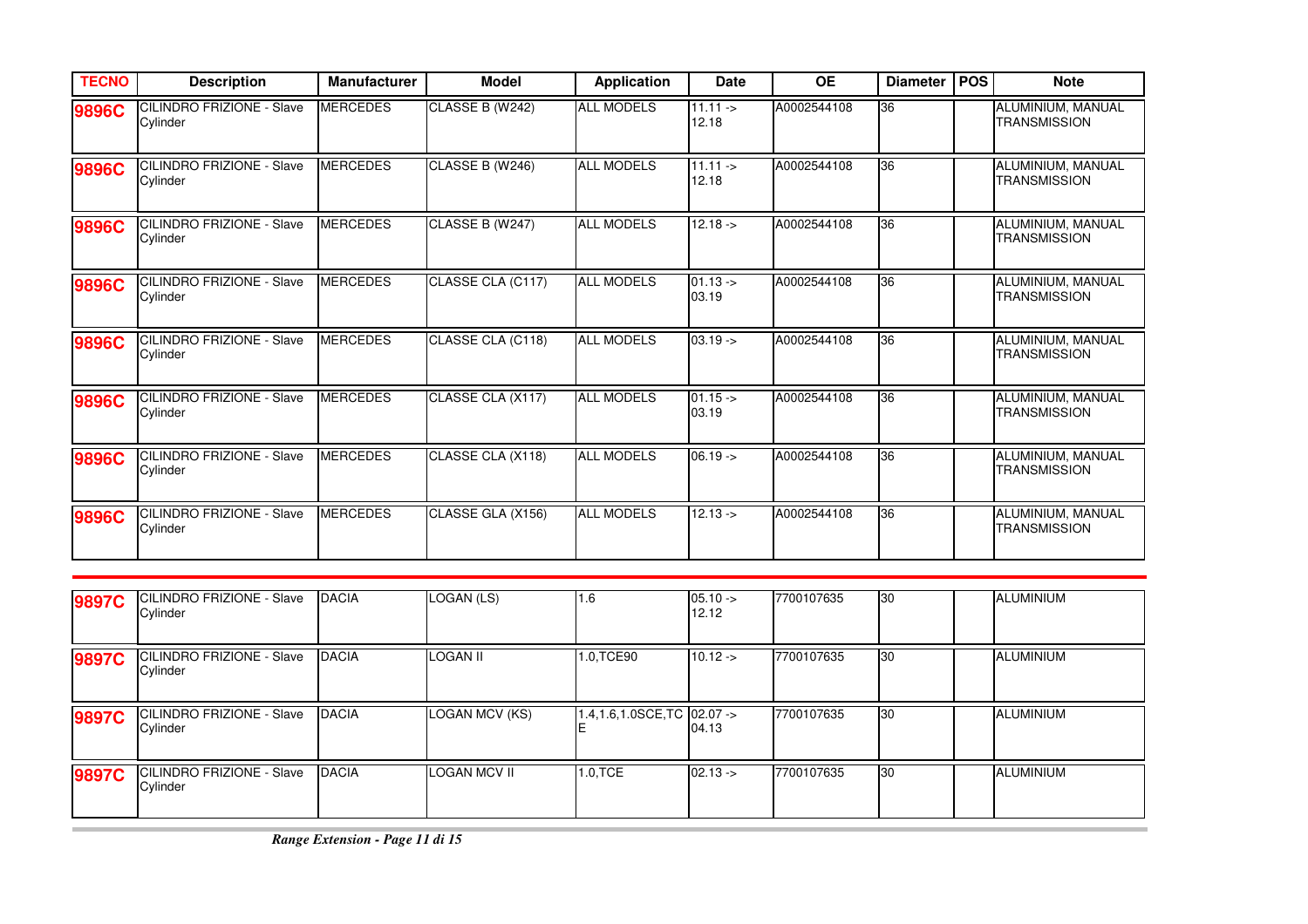| <b>TECNO</b> | <b>Description</b>                           | <b>Manufacturer</b> | <b>Model</b>      | <b>Application</b>                                    | <b>Date</b>              | <b>OE</b>  | <b>Diameter</b> | <b>POS</b> | <b>Note</b>      |
|--------------|----------------------------------------------|---------------------|-------------------|-------------------------------------------------------|--------------------------|------------|-----------------|------------|------------------|
| 9897C        | <b>CILINDRO FRIZIONE - Slave</b><br>Cylinder | <b>DACIA</b>        | SANDERO I         | 1.5 <sub>DCI</sub>                                    | 06.08 -> 2012 7700107635 |            | 30              |            | <b>ALUMINIUM</b> |
| 9897C        | <b>CILINDRO FRIZIONE - Slave</b><br>Cylinder | <b>DACIA</b>        | <b>SANDERO II</b> | <b>TCE</b>                                            | $10.12 - 5$              | 7700107635 | 30              |            | <b>ALUMINIUM</b> |
| 9897C        | <b>CILINDRO FRIZIONE - Slave</b><br>Cylinder | <b>RENAULT</b>      | <b>CLIO III</b>   | $1.216V, 1.416V, 1.5$ 06.05 -><br>DCI, 1.616V         | 10.12                    | 7700107635 | 30              |            | <b>ALUMINIUM</b> |
| 9897C        | <b>CILINDRO FRIZIONE - Slave</b><br>Cylinder | RENAULT             | <b>CLIO III</b>   | <b>GRANDTOUR</b><br>(1.216V, 1.5DCI, 1.6 04.09<br>16V | $02.08 ->$               | 7700107635 | 30              |            | <b>ALUMINIUM</b> |
| 9897C        | <b>CILINDRO FRIZIONE - Slave</b><br>Cylinder | RENAULT             | <b>CLIO IV</b>    | 1.216V                                                | $11.12 \div 19$          | 7700107635 | 30              |            | <b>ALUMINIUM</b> |
| 9897C        | <b>CILINDRO FRIZIONE - Slave</b><br>Cylinder | RENAULT             | <b>FLUENCE</b>    | 1.616V                                                | $02.10 ->$               | 56-0053    | 30              |            | <b>ALUMINIUM</b> |
| 9897C        | <b>CILINDRO FRIZIONE - Slave</b><br>Cylinder | <b>RENAULT</b>      | KANGOO I          | 1.616V, 1.9DCI                                        | $10.01 ->$<br>06.02      | 7700107635 | 30              |            | <b>ALUMINIUM</b> |
| 9897C        | <b>CILINDRO FRIZIONE - Slave</b><br>Cylinder | <b>RENAULT</b>      | <b>KANGOO II</b>  | $1.5DCI, 1.6, 1.616V$ 02.08 ->                        |                          | 7700107635 | 30              |            | <b>ALUMINIUM</b> |
| 9897C        | CILINDRO FRIZIONE - Slave<br>Cylinder        | RENAULT             | <b>LAGUNA II</b>  | 1.616V                                                | 03.01 -> 2007 7700107635 |            | 30              |            | <b>ALUMINIUM</b> |
| 9897C        | CILINDRO FRIZIONE - Slave<br>Cylinder        | <b>RENAULT</b>      | <b>LAGUNA II</b>  | <b>GRANDTOUR</b><br>(1.616VI)                         | 03.01 -> 2007 7700107635 |            | 30              |            | <b>ALUMINIUM</b> |
| 9897C        | <b>CILINDRO FRIZIONE - Slave</b><br>Cylinder | <b>RENAULT</b>      | LOGAN (LS)        | 1.5 <sub>DCI</sub>                                    | $01.06 ->$<br>04.13      | 7700107635 | 30              |            | ALUMINIUM        |
| 9897C        | <b>CILINDRO FRIZIONE - Slave</b><br>Cylinder | <b>RENAULT</b>      | <b>MEGANE II</b>  | 1.416V, 1.616V, 1.6 11.02 -> 2008 7700107635          |                          |            | 30              |            | <b>ALUMINIUM</b> |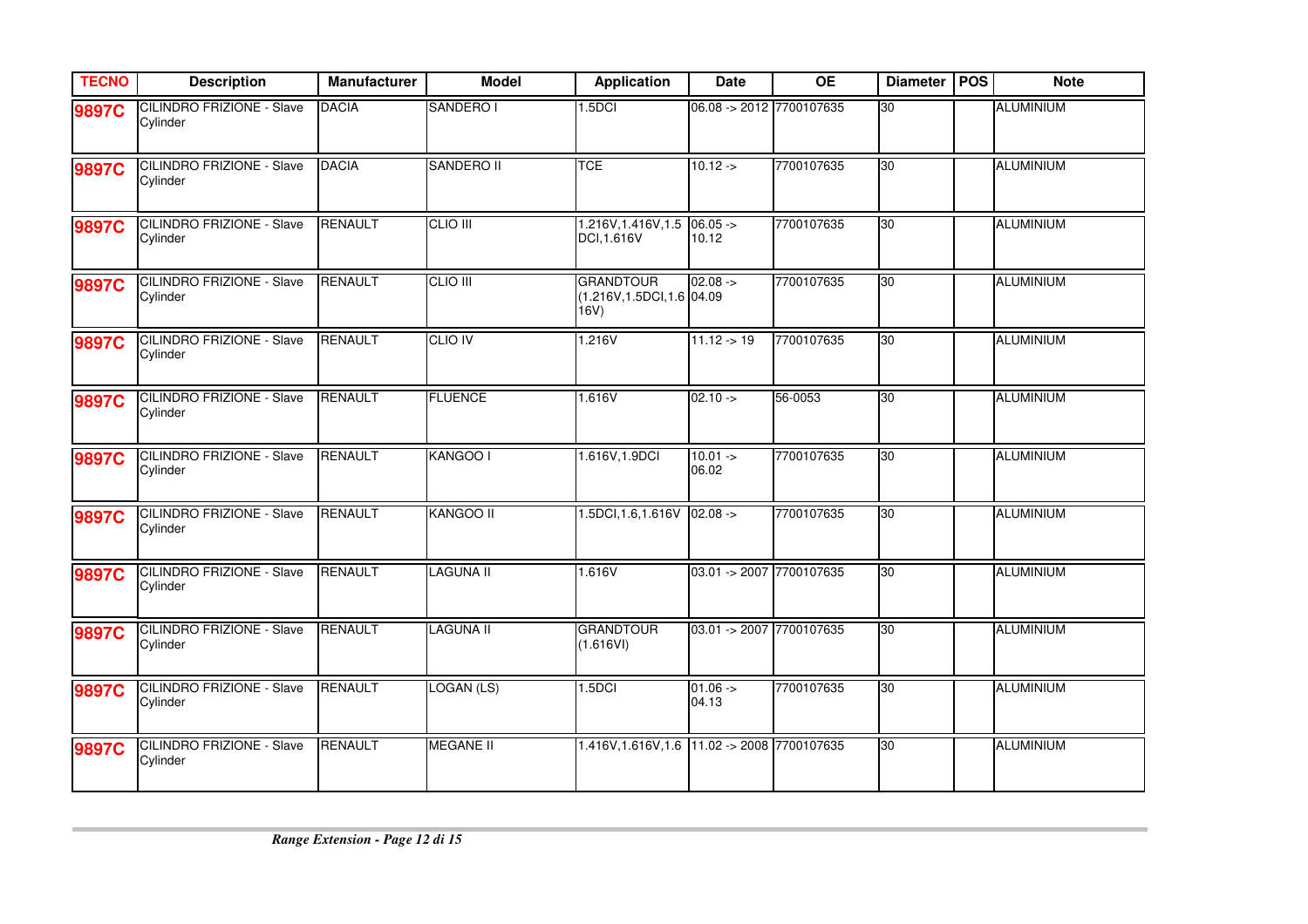| <b>TECNO</b> | <b>Description</b>                            | <b>Manufacturer</b> | <b>Model</b>      | <b>Application</b> | <b>Date</b>              | <b>OE</b>  | <b>Diameter</b> | <b>POS</b> | <b>Note</b>      |
|--------------|-----------------------------------------------|---------------------|-------------------|--------------------|--------------------------|------------|-----------------|------------|------------------|
| 9897C        | <b>CILINDRO FRIZIONE - Slave</b><br>Cylinder  | <b>RENAULT</b>      | <b>MEGANE III</b> | 1.616V             | $10.03 - 5$<br>03.10     | 7700107635 | 30              |            | <b>ALUMINIUM</b> |
| 9897C        | <b>CILINDRO FRIZIONE - Slave</b><br>Cylinder  | <b>RENAULT</b>      | <b>MODUS</b>      | 1.2,1.4,1.5DCI,1.6 | $12.04 - \succ$<br>06.13 | 7700107635 | 30              |            | <b>ALUMINIUM</b> |
| 9897C        | <b>ICILINDRO FRIZIONE - Slave</b><br>Cylinder | <b>RENAULT</b>      | <b>SCENIC I</b>   | 1.9DCI,2.0         | $09.99 - 02$             | 7700107635 | 30              |            | <b>ALUMINIUM</b> |
| 9897C        | <b>CILINDRO FRIZIONE - Slave</b><br>Cylinder  | <b>RENAULT</b>      | <b>SCENIC II</b>  | 1.4,1.6            | $05.03 \div 08$          | 7700107635 | 30              |            | ALUMINIUM        |
| 9897C        | <b>CILINDRO FRIZIONE - Slave</b><br>Cylinder  | <b>RENAULT</b>      | <b>TWINGO II</b>  | 1.2TCE, 1.2T       | $03.94 - 06$             | 7700107635 | $\overline{30}$ |            | <b>ALUMINIUM</b> |

| 9898C | <b>CILINDRO FRIZIONE - Slave</b><br>Cylinder | <b>MERCEDES</b> | CLASSE C (CL203)   | <b>ALL MODELS</b> | $03.01 -$<br>05.08  | A0002542808 | 36 | MINERAL OIL,<br><b>ALUMINIUM</b> |
|-------|----------------------------------------------|-----------------|--------------------|-------------------|---------------------|-------------|----|----------------------------------|
| 9898C | <b>CILINDRO FRIZIONE - Slave</b><br>Cylinder | <b>MERCEDES</b> | CLASSE C (S202)    | <b>ALL MODELS</b> | $06.97 -$<br>03.01  | A0002542808 | 36 | MINERAL OIL,<br><b>ALUMINIUM</b> |
| 9898C | CILINDRO FRIZIONE - Slave<br>Cylinder        | <b>MERCEDES</b> | CLASSE C (S203)    | <b>ALL MODELS</b> | $03.01 -$<br>08.07  | A0002542808 | 36 | MINERAL OIL,<br><b>ALUMINIUM</b> |
| 9898C | <b>CILINDRO FRIZIONE - Slave</b><br>Cylinder | <b>MERCEDES</b> | CLASSE C (S204)    | <b>ALL MODELS</b> | $08.07 -$<br>08.14  | A0002542808 | 36 | MINERAL OIL,<br><b>ALUMINIUM</b> |
| 9898C | <b>CILINDRO FRIZIONE - Slave</b><br>Cylinder | <b>MERCEDES</b> | CLASSE C (W203)    | <b>ALL MODELS</b> | $09.00 ->$<br>02.07 | A0002542808 | 36 | MINERAL OIL,<br><b>ALUMINIUM</b> |
| 9898C | <b>CILINDRO FRIZIONE - Slave</b><br>Cylinder | <b>MERCEDES</b> | CLASSE C (W204)    | <b>ALL MODELS</b> | $01.07 -$<br>01.14  | A0002542808 | 36 | MINERAL OIL,<br><b>ALUMINIUM</b> |
| 9898C | CILINDRO FRIZIONE - Slave<br>Cylinder        | <b>MERCEDES</b> | CLASSE CLC (CL203) | <b>ALL MODELS</b> | $05.08 -$<br>06.11  | A0002542808 | 36 | MINERAL OIL,<br><b>ALUMINIUM</b> |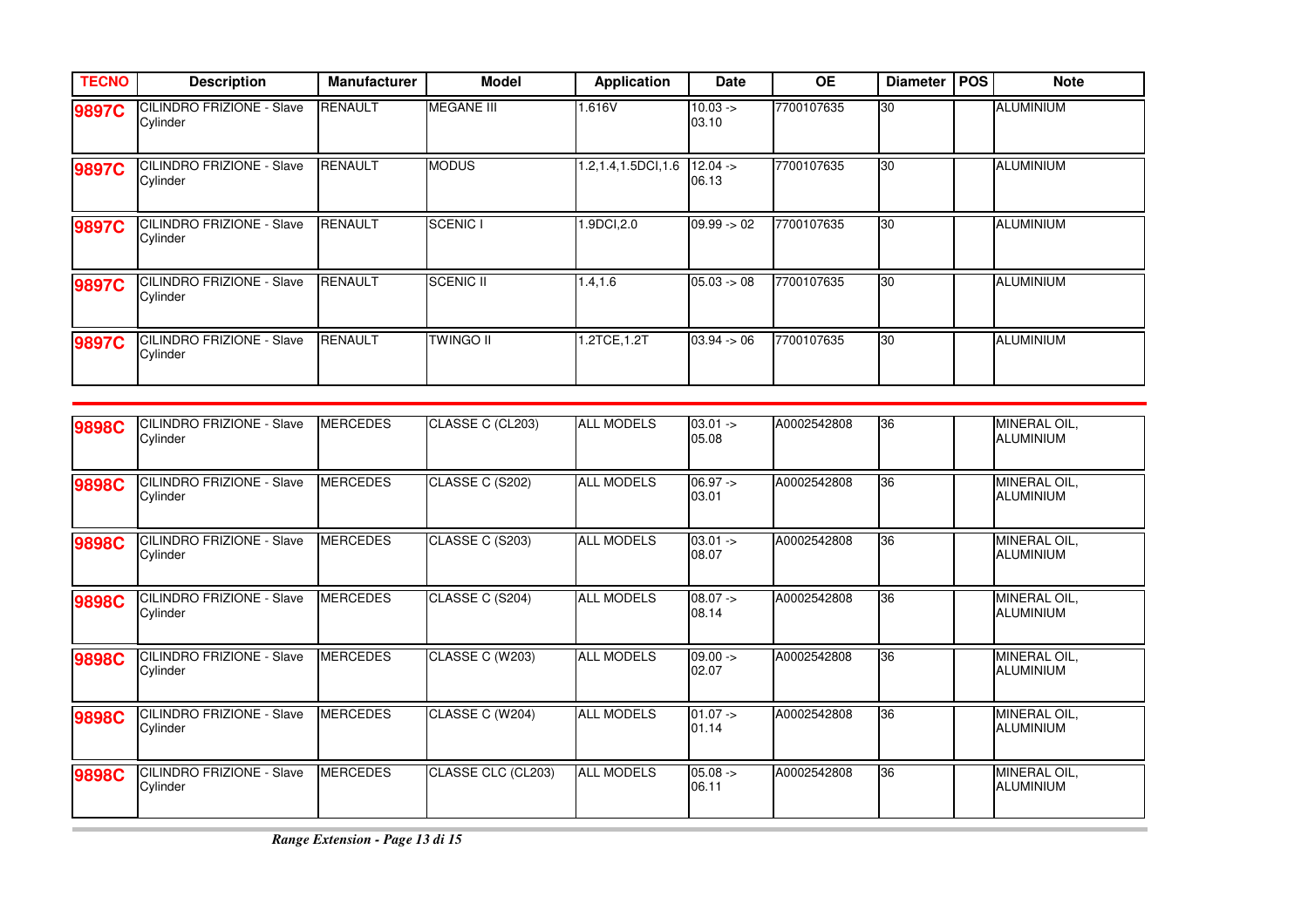| <b>TECNO</b> | <b>Description</b>                           | <b>Manufacturer</b> | <b>Model</b>      | <b>Application</b> | <b>Date</b>          | <b>OE</b>   | <b>Diameter</b> | <b>POS</b> | <b>Note</b>                      |
|--------------|----------------------------------------------|---------------------|-------------------|--------------------|----------------------|-------------|-----------------|------------|----------------------------------|
| 9898C        | <b>CILINDRO FRIZIONE - Slave</b><br>Cylinder | <b>MERCEDES</b>     | CLASSE CLK (A208) | <b>ALL MODELS</b>  | $06.00 ->$<br>03.02  | A0002542808 | 36              |            | MINERAL OIL,<br><b>ALUMINIUM</b> |
| <b>9898C</b> | <b>CILINDRO FRIZIONE - Slave</b><br>Cylinder | <b>MERCEDES</b>     | CLASSE CLK (A209) | <b>ALL MODELS</b>  | $02.03 ->$<br>03.10  | A0002542808 | 36              |            | MINERAL OIL,<br><b>ALUMINIUM</b> |
| 9898C        | <b>CILINDRO FRIZIONE - Slave</b><br>Cylinder | <b>MERCEDES</b>     | CLASSE CLK (C208) | <b>ALL MODELS</b>  | $06.00 ->$<br>06.02  | A0002542808 | 36              |            | MINERAL OIL,<br><b>ALUMINIUM</b> |
| 9898C        | <b>CILINDRO FRIZIONE - Slave</b><br>Cylinder | <b>MERCEDES</b>     | CLASSE CLK (C209) | <b>ALL MODELS</b>  | $06.02 ->$<br>05.09  | A0002542808 | 36              |            | MINERAL OIL,<br><b>ALUMINIUM</b> |
| 9898C        | <b>CILINDRO FRIZIONE - Slave</b><br>Cylinder | <b>MERCEDES</b>     | CLASSE E (S210)   | <b>ALL MODELS</b>  | $06.96 -$<br>03.03   | A0002542808 | 36              |            | MINERAL OIL,<br><b>ALUMINIUM</b> |
| 9898C        | <b>CILINDRO FRIZIONE - Slave</b><br>Cylinder | <b>MERCEDES</b>     | CLASSE E (S211)   | <b>ALL MODELS</b>  | $03.03 ->$<br>07.09  | A0002542808 | 36              |            | MINERAL OIL,<br><b>ALUMINIUM</b> |
| 9898C        | <b>CILINDRO FRIZIONE - Slave</b><br>Cylinder | <b>MERCEDES</b>     | CLASSE E (VF211)  | <b>ALL MODELS</b>  | $10.03 ->$<br>07.05  | A0002542808 | 36              |            | MINERAL OIL,<br><b>ALUMINIUM</b> |
| 9898C        | <b>CILINDRO FRIZIONE - Slave</b><br>Cylinder | <b>MERCEDES</b>     | CLASSE E (W210)   | <b>ALL MODELS</b>  | $06.95 -$<br>03.02   | A0002542808 | 36              |            | MINERAL OIL,<br><b>ALUMINIUM</b> |
| 9898C        | <b>CILINDRO FRIZIONE - Slave</b><br>Cylinder | <b>MERCEDES</b>     | CLASSE E (W211)   | <b>ALL MODELS</b>  | $03.02 -$<br>12.08   | A0002542808 | 36              |            | MINERAL OIL,<br><b>ALUMINIUM</b> |
| 9898C        | CILINDRO FRIZIONE - Slave<br>Cylinder        | <b>MERCEDES</b>     | CLASSE E (W212)   | <b>ALL MODELS</b>  | $03.11 - >$<br>12.15 | A0002542808 | 36              |            | MINERAL OIL,<br><b>ALUMINIUM</b> |
| 9898C        | <b>CILINDRO FRIZIONE - Slave</b><br>Cylinder | <b>MERCEDES</b>     | CLASSE M (W163)   | <b>ALL MODELS</b>  | $12.99 ->$<br>06.05  | A0002542808 | 36              |            | MINERAL OIL,<br><b>ALUMINIUM</b> |
| 9898C        | <b>CILINDRO FRIZIONE - Slave</b><br>Cylinder | <b>MERCEDES</b>     | CLASSE SL (R230)  | <b>ALL MODELS</b>  | $03.03 ->$<br>01.12  | A0002542808 | 36              |            | MINERAL OIL,<br><b>ALUMINIUM</b> |